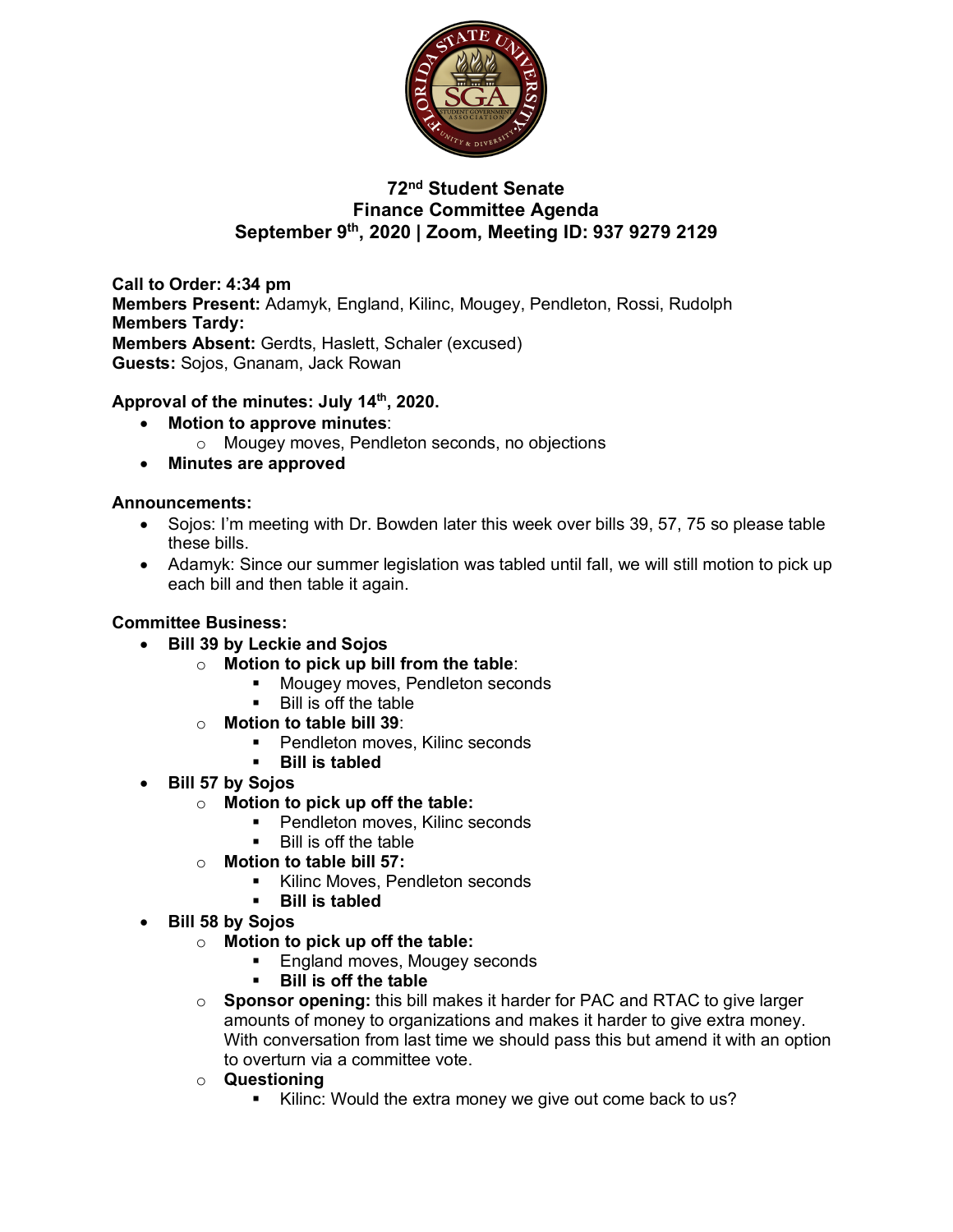

- A: Funds usually would not go back to us as the extra money would go to their trip and they wouldn't fund for themselves as much.
- § Gnanam point of clarification: The money does eventually come back to us in sweepings if it is not spent during the period they are allocated the funding. Usually we give more money and will go over the requested amount with things like RTAC's changing plane ticket costs or extra shirt costs in PAC. But it will eventually come back to SGA if it is not spent.
- § Mougey: Is that one statement alleviating the finance committee of having to funding groups more?
	- A: I was looking for an amendment to waive that with a 2/3 vote
- § Gnanam point of information: maybe make an amendment to not fund them more then what they ask/request per the SGA application
- o **Motion to enter round table:** England moves, Rossi seconds
- o **Round table**
	- § **Motion to amend:**
	- § England**:** Move to amend 806.7 G. Section 3 to add the phrase: "This rule may be waived by a 2/3 vote of the Committee".
		- **Sponsor finds it friendly, Bill is amended**
	- § **Motion to amend:**
	- § Pendleton**:** Move to amend 806.7 G. Section 3 to add the phrase: "As per the SGA Qualtrics application"
		- **Sponsor finds it friendly, Bill is amended**
	- Mougey: is there any time an organization will ask for a different amount of money then what they originally request?
	- § Sojos: They sometimes will, this makes it harder to do that before that might happen
	- England: Motion to let a non-committee member speak, Pendleton seconds
	- § Gnanam: Point of Clarification: Groups will occasionally come in with different requests in funding as plane tickets change often over time, when students come to meetings, they come to updated prices. The same thing happens in PAC with shirts as quotes can change, so we usually try and round up to make sure they still get covered
	- § Sojos: usually they bring 3 quotes and are financially certified so they should know the rules, at least we like to assume
- o **Motion to call the question**:
	- Kilinc moves, England seconds, no objections
- o **Closing**: Thank you and I am happy with the way this has turned out
- o **Vote:** 
	- § **Yes:** (6) England, Kilinc, Mougey, Pendleton, Rossi, Rudolph.
	- § **No:** (0) None
	- § **Abstain:** (0) None
- o **Bill does Pass**
- **Motion to let a non-committee member speak:**
	- o England moves, Mougey seconds.
	- $\circ$  Sojos: Dr. Bowden would also like to hear about bill 68 so please table that as well.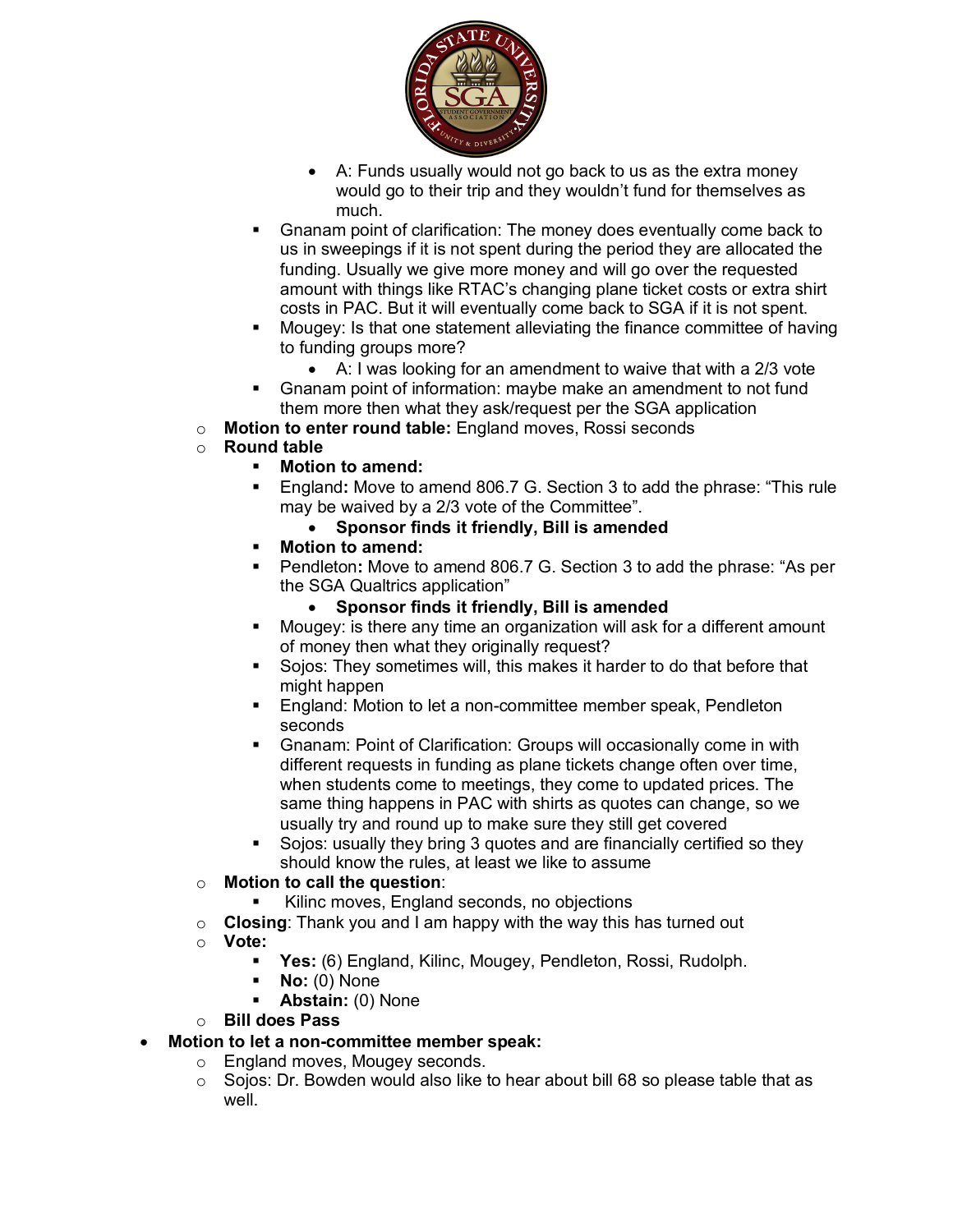

- **Bill 68 by Sojos**
	- o **Motion to pick up off the table:**
		- England moves, Mougey seconds
		- Bill is now off the table
	- o **Motion to table bill 68:** 
		- England, Pendleton seconds
		- § **Bill is now tabled**
- **Bill 75 by Sojos**
	- o **Motion to pick up off the table:** 
		- England moves, Pendleton seconds
		- Bill is now off the table
	- o **Motion to table bill 75:** 
		- England moves, Mougey seconds
		- § **Bill is now tabled**
- **Bill 87 by Ryan**
	- o **Motion to pick up off the table:** 
		- **■** Mougey moves, Pendleton seconds
		- § Bill is now off the table
	- o **Motion to table bill 87:** 
		- Pendleton moves, Mougey seconds
		- § **Bill is now tabled**

#### **Old Business:**

- **Bill 39 Sponsored by Senators Leckie and Sojos (P)**
	- o Amending Student Body Statutes Chapter 807.6K regarding funding board budgets in the fall.
	- o **Bill tabled in Committee, 2.25, 3.10, 3.31, 4.14, 6.02, 6.16 (TABLED UNTIL FALL)**
- • **Bill 57 Sponsored by Senator Sojos (P)**
	- o Amending Student Body Statutes Chapter 807.6 clarifying advertising regarding RSOs.
	- o **Bill tabled in Committee, 3.10, 3.31, 4.14, 6.02, 6.16 (TABLED UNTIL FALL)**
- **Bill 58 Sponsored by Senator Sojos (P)**
	- o Amending Student Body Statutes Chapter 807.6G clarifying funding to organizations.
	- o **Bill tabled in Committee, 3.10, 3.31, 4.14, 6.02, 6.16 (TABLED UNTIL FALL)**
- **Bill 68 Sponsored by Senator Sojos (P)**
	- o Amending Student Body Statutes Chapter 807.6 regarding RTAC.
	- o **Bill tabled in Committee, 3.31, 4.14, 7.7 (TABLED UNTIL FALL)**
- **Bill 75 Sponsored by Senator Sojos (P)**
	- o Amending Student Body Statutes Chapter 807.6G regarding travel funding limits.
	- o **Bill tabled in Committee, 4.14, 7.7 (TABLED UNTIL FALL)**
- **Bill 87 Sponsored by Senator Ryan (P)**